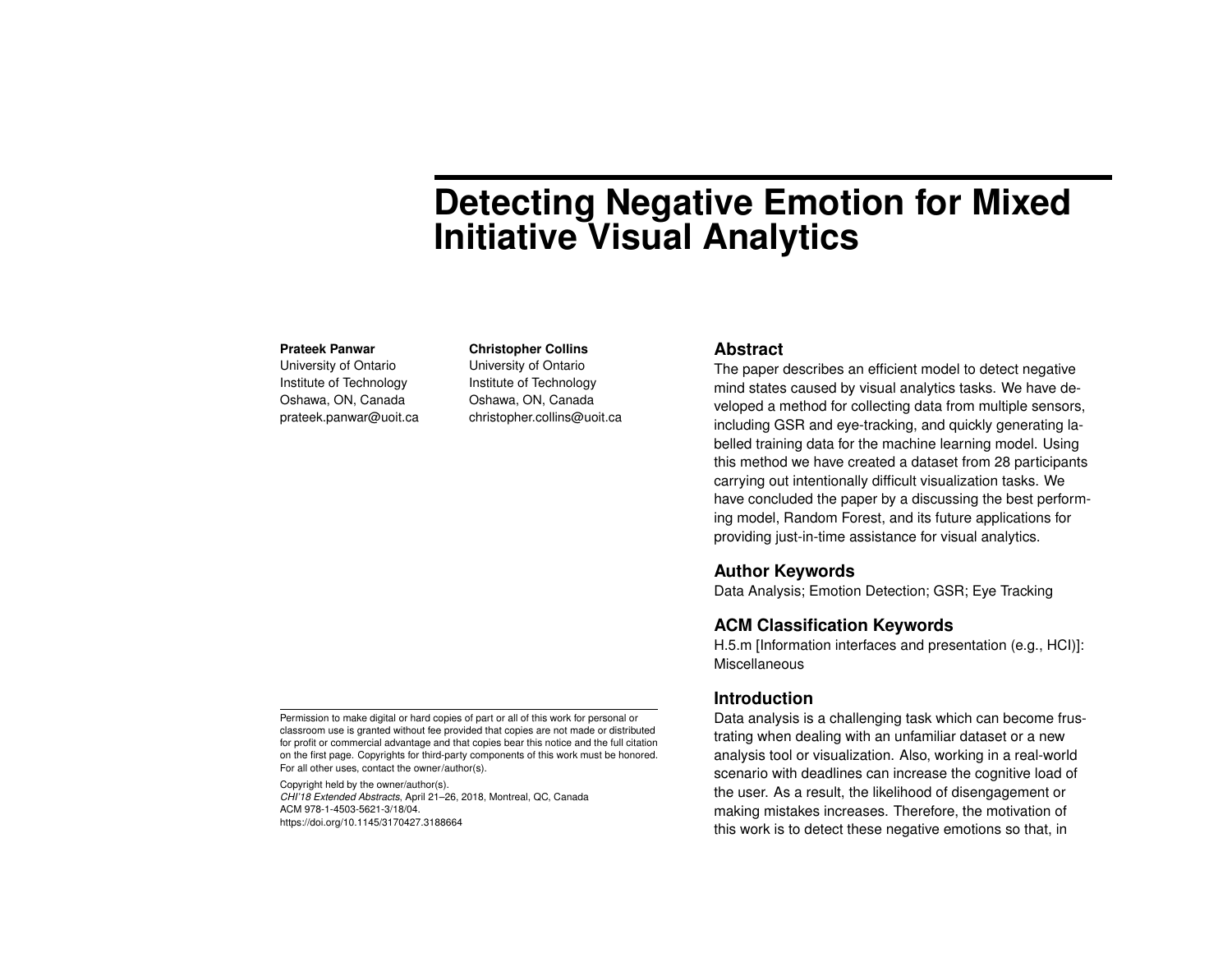#### **Experimental Setup**

**Room:** The user study was conducted in a private room with controlled lighting. The researchers observed the participants from an adjacent room to minimize pressure or distraction due to observation.

**Hardware:** Shimmer GSR (5Hz) was used to record the skin conductivity and Tobii X60 eye tracker (60Hz) was used for tracking gaze information.

**Signals:** Skin conductance, pupil diameter and gaze location.

**Visualization Tool:** Pivot-Slice[14] is an open source toolkit which uses scatter plot-like representation for visualizing multidimensional data. The interface allows users to customize the outputs by applying multiple filters. We have modified the user interface according to our study design (Fig 3).

**Tasks:** 2 practice and 4 main analytics tasks. Main tasks were designed in increasing level of difficulty.

future, we could use this model to provide appropriate interventions to help the analysts on-the-fly. For example, if a user feels confused or frustrated during the task then the system should be able to detect it and provide a suitable help appropriate to the cause of frustration.

A user's emotional state can be detected by capturing the data from physiological sensors (e.g. electroencephalogram (EEG), electrocardiogram (ECG) and, skin conductance) or physical sensors (e.g. facial expression, speech, body posture and gaze tracking) or a combination of both. When selecting between various biometric sensor options, we prioritized those which were less intrusive and less likely to cause discomfort. Finally, we decided to use the combination of a galvanic skin response device (GSR) and an eye tracker to measure arousal and valence.

It is likely that in analytics tasks, both the detected features (e.g., gaze scan-paths) and the related emotional intensities will be different than when reading a text, looking at an image, or playing a video game. Therefore, a specific model for this scenario is required. Using two types of sensors, we created a dataset and model from 28 participants performing visual analytics tasks with a visualization interface called PivotSlice [14] (see Figure 3).

## **Related Work**

Past research in affective computing has investigated detecting negative emotions or disengagement such as mindwandering (MW), stress and frustration. Bixler et al. [1] demonstrated a technique for detecting MW using 3 types of gaze features for a supervised classifier: global, local and contextual. They achieved 72% accuracy in detecting MW during reading. Thus, an eye tracker is an unobtrusive but effective device for detecting mind states. Moreover, a survey by Sharma et al. [11] compared the performance of

different signals and algorithms for identifying stress. They compared 13 possible physiological and physical signals and concluded that heart rate variance (HRV) outperforms every other signal for stress detection, followed by EEG then GSR. For our study, we investigated these signals and finalized on GSR as it is very easy to setup and gives the least amount of noise. Many works use a combination of biometric devices to achieve better accuracy, and have proposed on-the-fly models [8, 9].

Voigt et al. [12] have discussed some of the challenges of data scale and proposed a context-aware recommendation algorithm which leverages online annotations to provide help. Similarly, Gotz et al. [5] generate recommendations in visualization, driven by the user behaviour (implicate signals) and successfully reduced overall task completion times and errors. There are other papers which predicted user's learning curve on-the-fly and provided help accordingly for visualization tasks [2, 7]. Finally, Hung et al. [6] assert the importance of user engagement in information visualization and propose a self-assessment questionnaire.

In initial investigations, we found that eye-tracking alone was susceptible to loss of data in long-duration tasks due to head movement. Based on this and the results of previous studies, we selected GSR and eye tracking as our sensors. The combination of these two devices was likely to provide stable data for the detection of emotional arousal and valence with minimal physical intervention. Most research in the area of emotionally-responsive interfaces target applications such as gaming, intelligent tutoring system and on-screen reading. We build on past work in eye tracking and visualization [4] to build a multi-sensor system to detect negative mind states specifically for visualization tasks.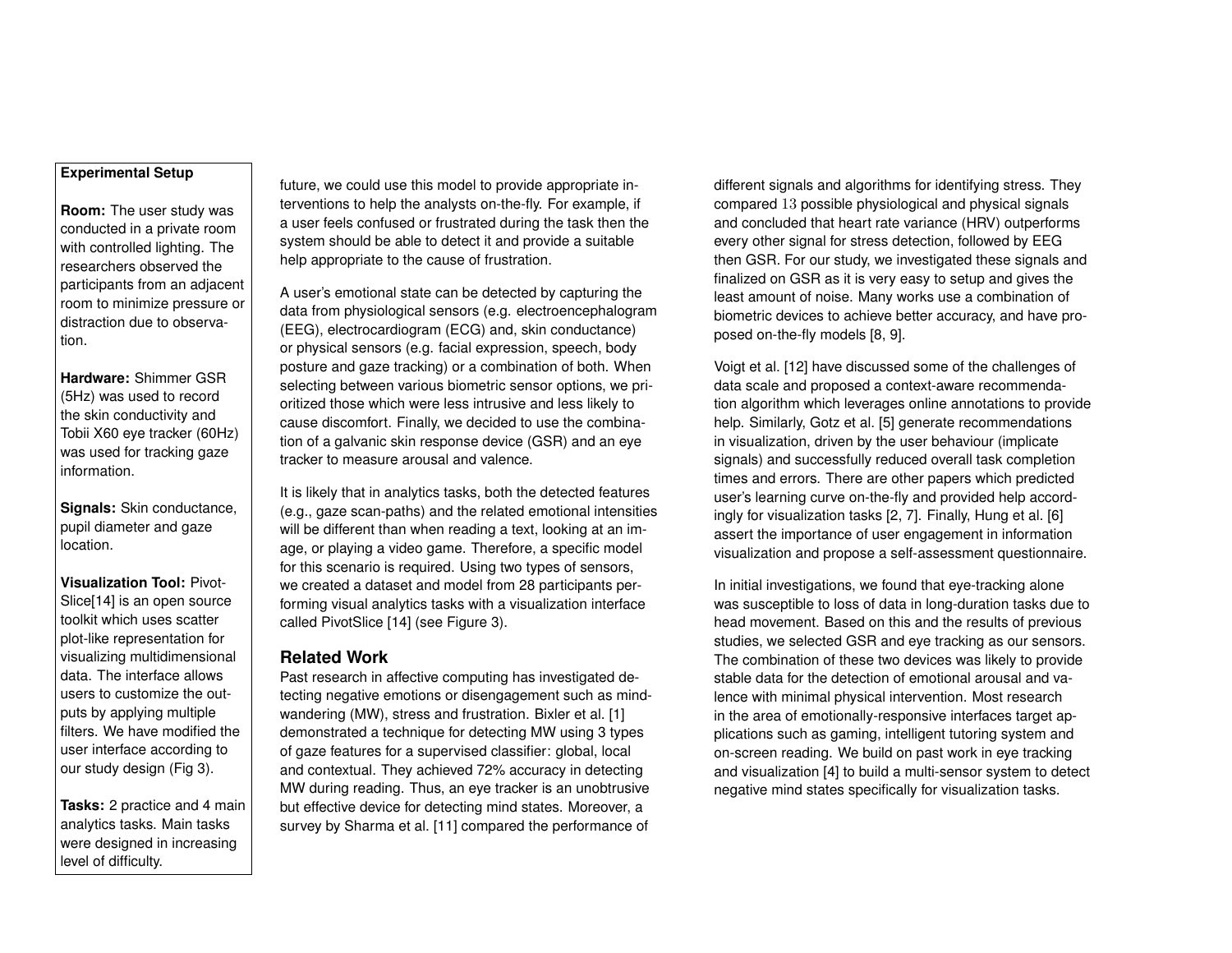

**Figure 1:** Experimental setup.



**Figure 2:** GSR signal. Left: raw data  $(x)$ ; Right: standardized data using  $x_{std} = (x - \mu)/\sigma$ ;  $\mu$  and  $\sigma$ are the mean and standard deviation of the window.

## **Data Collection Study**

After refining the setup in a pilot study with 7 participants, we recruited 32 university students in the third year of study and higher, from our local faculty of science. Due to hardware issues, we had to discard the data from 4, leaving 28 final participants (26 male, 2 female, mean age 24). We note the imbalanced gender ratio could limit the generalizability, and will be addressed in future. Figure 1 shows the setup. To get the emotional responses closer to the real world scenario, we made the analysis tasks more engaging using gamification. Participants were instructed that their compensation depended on their performance (completion time and the number of errors).

The session was divided into three parts: introduction, performing the tasks, and retrospective think aloud. The introduction consisted of attaching and calibrating the GSR, followed by a brief introduction about the tasks and interface, PivotSlice. The introduction took approximately 13 minutes and allowed participants to get comfortable with the GSR device attached to their wrist. Next, participants completed two practice tasks. This step was essential to reduce measurement of emotional responses due to unfamiliarity with the interface. Also, a reference handout (2 pages) was available throughout the experiment in case the participant forgot any of the interface functions. Finally, participants carried 4 main tasks, in increasing order of complexity.

We needed to determine ground truth moments of negative emotion for training a classifier. However, asking participants to label 25 minutes of video would be tedious and error-prone. In pilot testing we developed a simplified classifier to detect time points in which the GSR signal shows significant change — these points became the candidate times for labelling emotion in a retrospective think aloud. Participants were shown video from the top 7 candidate



**Figure 3:** PivotSlice interface [14]. (a) Search Panel, (b) Task Panel, (c) Information Panel , (d) Unfiltered data region, (e) Filter axes, (f) Filtered data region.

time points and asked to narrate what was happening at that time, and specifically what their emotional state was. When a emotion was mentioned, all data windows in which the time point appears, and any other peaks in the data stream within 1 minute of the selected time point, were labelled with the emotion. The expansion of the labelled time period to include any adjacent peaks was used to increase the amount of accurately labelled data without requiring additional effort from the participant.

While we acknowledge that not annotating full dataset may affect performance, our hypothesis was that our method would capture sufficient data samples for appropriately recognizing significant emotional reactions. We have discussed the potential impacts of partial data labelling in a later section. As we are interested in negative emotions, we dropped all positive emotion events from our dataset.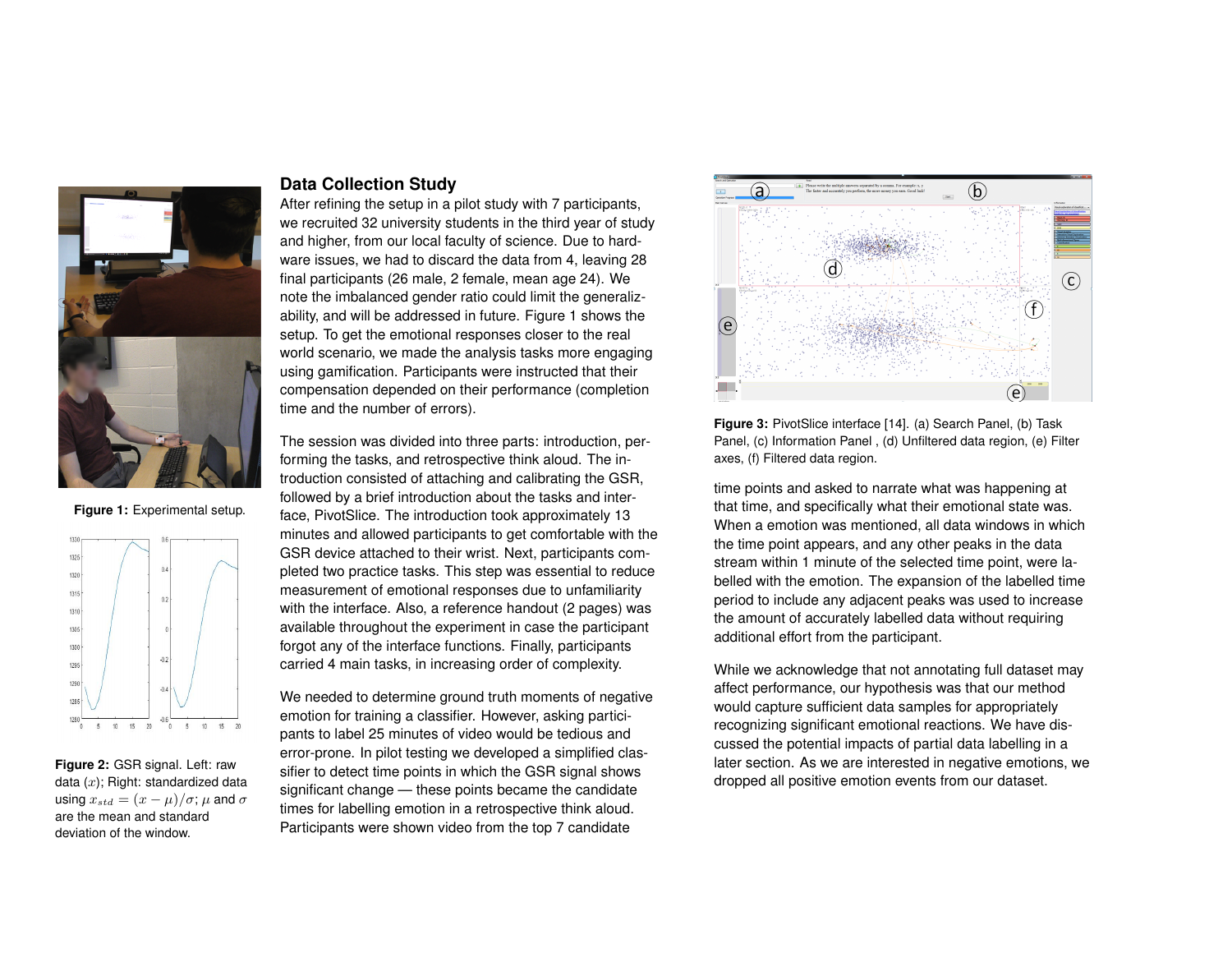

**Figure 4:** Top: Standardized GSR data; Bottom: peak detected in the signal using Lagrangian interpolation.

#### **R Feature**

- 1 Std GSR (Lagrangian)
- 2 Mean fixation duration
- 3 Mean PD (Lagrangian)
- 4 Std PD (Lagrangian)
- 5 Std GSR (zscore)
- 6 No. of peaks PD (zscore)
- 7 Mean GSR (Lagrangian)

**Table 1:** Rank (R) of the final features.

## **Preprocessing and Feature Extraction**

First, high-frequency noise from the GSR and pupil data were removed with a low-pass filter. Next, samples flagged by the Tobii SDK as low confidence (due to blinking and head movement) were counted (for future processing), then replaced using linear interpolation of adjacent values to generate the final dataset for the feature extraction.

Training and testing datasets were created by sampling feature values using a moving window across the data streams from the sensors. We tested our model with 5s and 10s window sizes, also, with different overlap values ranging from 50% to 75%. Finally, the best accuracy we achieved with a 10s window with 60% overlap. 21 features were extracted from the dataset: 8 from the pupil size, 5 from gaze location, and 8 from the GSR data. Details about each feature are in the following subsection.

*Pupil Dilation (PD) and Skin Conductance (GSR)* Raw data is not generalizable as every individual has a different baseline and therefore cannot be used for training. We used a standardization method by calculating the zscore to scale the baseline without losing the nature of the data (Figure 2). This technique is an alternative to normalization and works best in sliding windows. After scaling the data, total 4 features from each signal were calculated mean, standard deviation, number of peaks and sum of the height of the peaks. The data is linear and any change in the baseline would affect these values.

Next, we calculated 7-point second-order Lagrangian interpolation for finding the points where the signals changed relative to the baseline [13] (Figure 4):

 $g''[n] = 2000 * \frac{2g[n+3]+g[n+2]-2g[n+1]-2g[n]-2g[n-1]+g[n-2]+2g[n-3]}{20h^2}$ 

Here,  $q[n]$  represents the value at index n in the standardized list and  $h$  is the sampling frequency of the device.

There are several other algorithms that can be used for the same such as wavelet transformation, Fourier transformation and CUSUM algorithm. Again, the 4 features; mean, standard deviation, number of peaks and sum of the height of the peaks; were calculated.

#### *Gaze Location Information*

We used the gaze location information to calculate the focus point, called a fixation, and the distance between two focus points is a saccade. Just as prior work on reading targeted sequential fixations as indicative of that task [1], we target features which may be useful for visualization. For example, too many saccades and fewer fixations may indicate visual searching related to confusion or frustration. We applied the method of Olsson [10] to calculate fixations and saccades between two consecutive sliding inner windows.

$$
m_{before}(n) = \left[\frac{1}{r}\sum_{k=1}^{r} s_x(n-k), \frac{1}{r}\sum_{k=1}^{r} s_y(n-k)\right]
$$

$$
m_{after}(n) = \left[\frac{1}{r}\sum_{k=1}^{r} s_x(n+k), \frac{1}{r}\sum_{k=1}^{r} s_y(n+k)\right]
$$

where  $s_x$  represents gaze location in x axis and  $s_y$  is gaze location in  $y$  axis in a window,  $n$  is the sample of interest, and r is the inner window size (5s). The distance  $d$  was calculated at every sample in the eye tracking data by,

 ${\sf d}({\sf n})$  =  $\sqrt{(m_{after}(n) - m_{before}(n)).(m_{after}(n) - m_{before}(n))^T}$ 

where  $d$  is the gaze distance in window  $n$ . All distance values which were more than the standard deviation of distances were marked as saccades. Fixations were calculated by finding the median of the samples between 2 saccades. After calculation of the fixations and saccades, we derived 4 features: number of fixations, mean saccade length, mean fixation duration and standard deviation of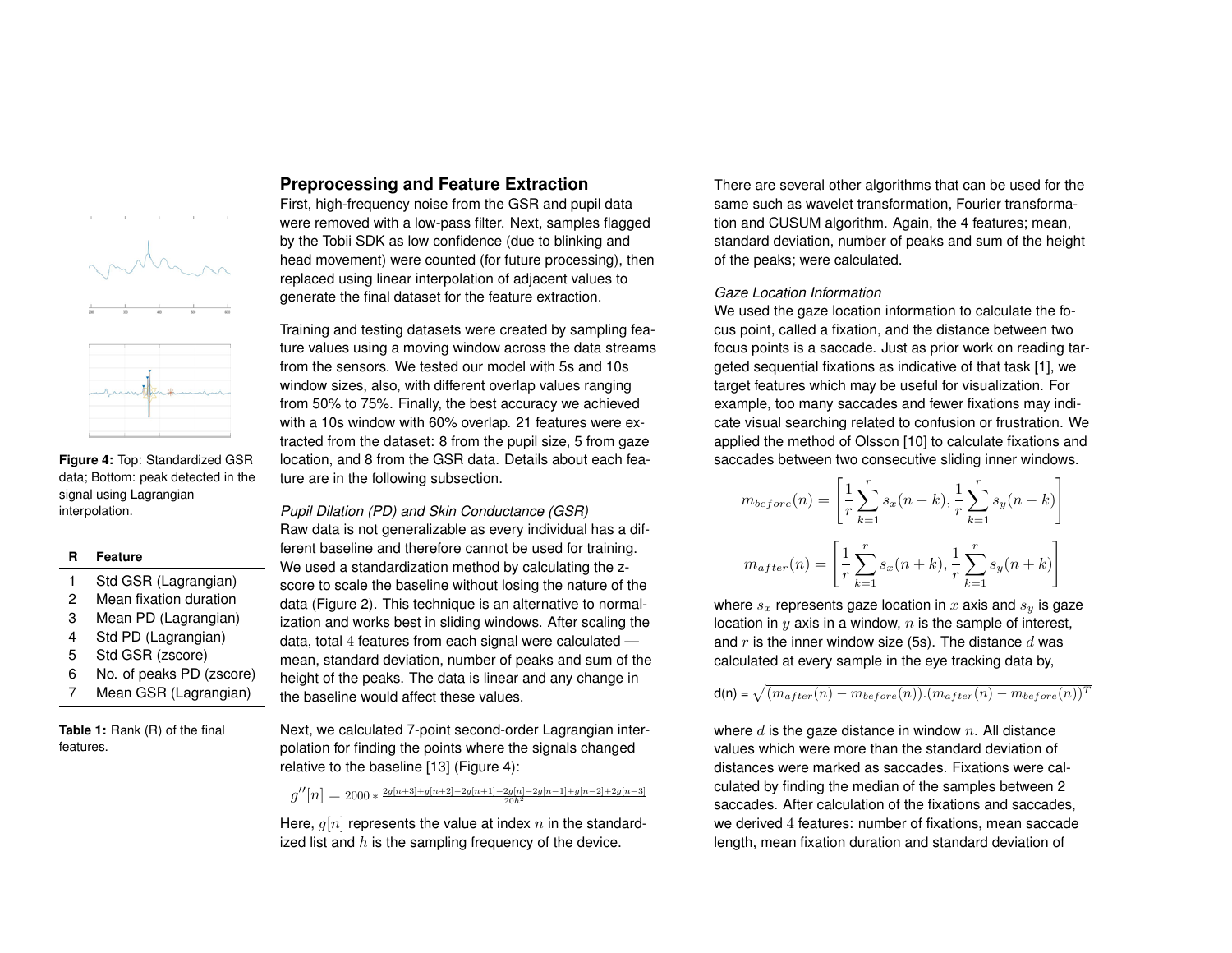| Models | <b>Recall score</b> |
|--------|---------------------|
| KNN    | 55%                 |
| SVM    | 67%                 |
| RF     | 88%                 |

**Table 2:** Recall score of the event class with different classification models.

| $\lceil 171 \rceil$ | 25                                       | $\lceil 137 \rceil$<br>$\overline{0}$ | $\begin{bmatrix} 45 \\ 28 \end{bmatrix}$ |
|---------------------|------------------------------------------|---------------------------------------|------------------------------------------|
| $\lceil 199 \rceil$ | $\begin{bmatrix} 39 \\ 25 \end{bmatrix}$ | $\sqrt{236}$<br>$\overline{2}$        | $\frac{16}{20}$                          |

**Table 3:** Confusion matrices of RF classification from 4 different participants. 1st column represents non-event and 2nd column is negative response.

|                | <b>Feature Non-Event</b> | Event  |
|----------------|--------------------------|--------|
|                | 0.066                    | 1.787  |
| $\sigma_{GSR}$ | 0.403                    | 1.636  |
|                | 0.228                    | 1.045  |
| MFD            | 98.166                   | 30.947 |
|                | 53.545                   | 21.071 |
|                | 117.60                   | 34.764 |

**Table 4:** Samples of noticeable changes in standard deviation of GSR and mean fixation duration (MFD) from non-event to event class in case of frustration in different participants.

fixation points from the centroid of fixations in the window (indicating the extent of the area of interest).

The final feature was the total number of samples where the eye tracking failed (number of blinking and head movement samples). A high value for this feature might indicate that the participant is not looking at the screen.

We wanted our model to be fast, as we will use this model in the future to classify states on-the-fly. To reduce the feature set size, we used a brute force technique to test increasingly large feature combinations. After a certain number of combinations, the accuracy remained approximately constant. All remaining features were dropped. The ranking of the 7 final features is shown in Table 1.

#### **Classification Model and Results**

We tested our dataset with several supervised classification models using  $n$ -fold cross-validation where  $n$  is the total number of participants. The classification models were built in python using the *scikit-learn* library — k nearest neighbour (KNN), support vector machine (SVM) and random forest (RF). We also tested the dataset with neural networks, but it failed due to lack of enough training data.

As most of the time people are not exhibiting a strong negative emotion, our event and non-event classes were unbalanced (1:12), which can affect classifier accuracy. To solve this rare event detection problem, we generated artificial data for balancing the classes using the Synthetic Minority Over-sampling Technique (SMOTE) [3]. We only applied SMOTE algorithm to adjust the training data and kept the original unbalanced data for testing. Since the test data was similarly imbalanced, rather than simple accuracy (which would be high even for a naive classifier), we report the confusion matrices and negative emotion recall scores.

We achieved the best recall score (high detection of true negative emotion states), 88%, using a random forest classifier with 1,000 trees and max depth 4. Table 2 shows the recall scores of all the classifiers we tested. Table 3 shows 4 confusion matrices from 4 random participants. Using the first example from the table, 171 are the non-event (true negative), 25 are false positive, 1 is false negative and 44 represent negative emotions (true positive). The higher false positive rate indicates that positive events were missed in training data as they were not in the top 7 events discussed in the think-aloud session. As we envision an application providing a variety of types of assistance, providing unwanted help (false positive) is less problematic, if designed well, than missing potential moments of frustration and confusion (false negative).

## **Discussion and Work-in-Progress**

To understand our model, we investigated some frustration events in detail. 23 participants reported frustration in the final task, which was designed to be difficult. We found some noticeable changes in feature values during these periods, which contributed to our model detecting negative states. Table 4 shows some  $\sigma_{GSR}$  signals and mean fixation durations during transitions from non-event (regular) to event (negative emotion) states for the final task. While these features alone were not sufficient for classifier performance, they provide some insight into the feature changes during frustration events: participants arousal level increases along with the decrease in the mean fixation duration.

This work builds the foundation for an on-the-fly system to identify negative emotions. In ongoing work, we are using this information to explore the design space of appropriate interventions to ease frustration in visualization tasks. For example, gaze information can be used to guess the source of frustration, such as the interface widgets or some